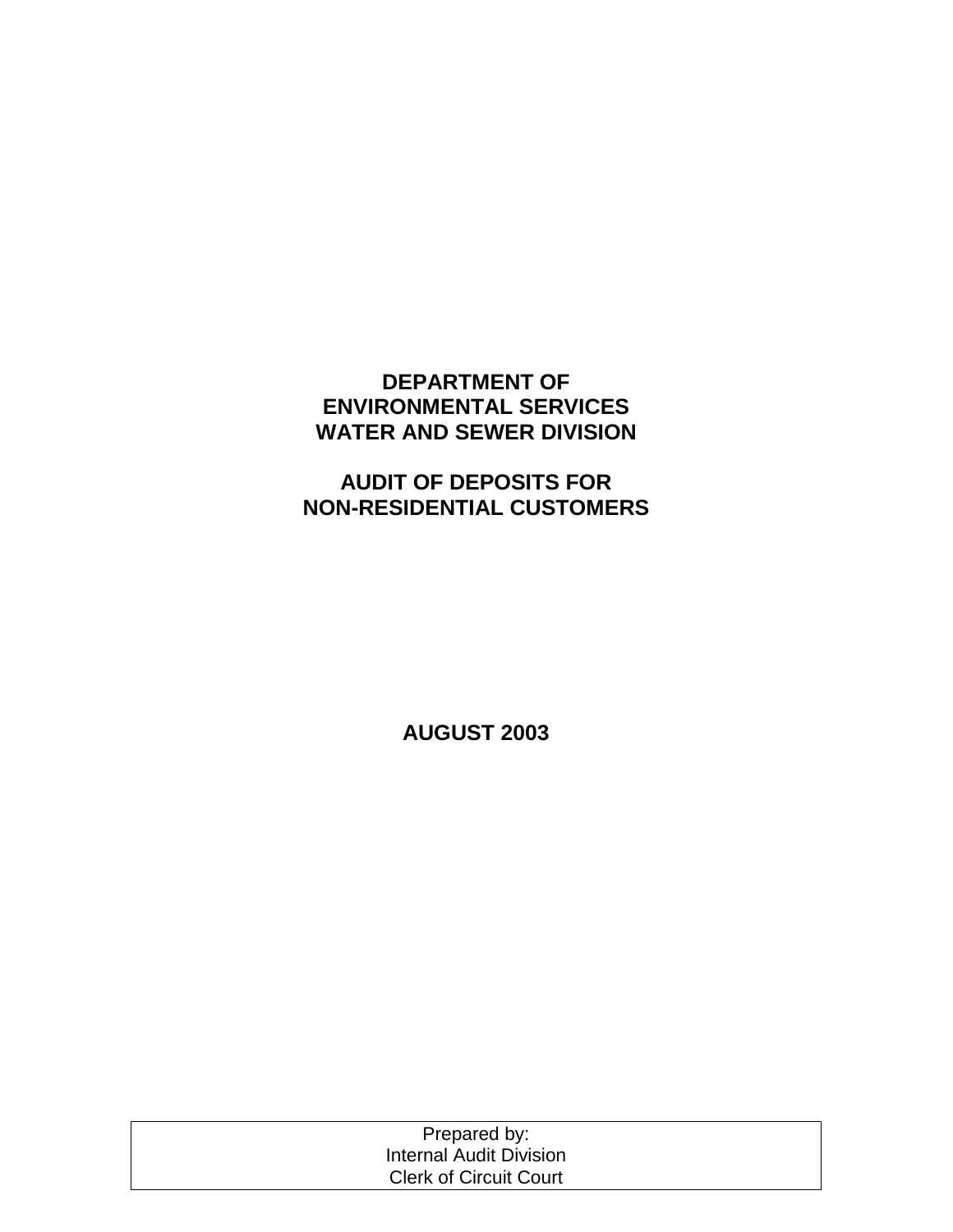August 29, 2003

The Honorable Daryl McLain, Chairman The Board of County Commissioners Seminole County, Florida 1101 East First Street Sanford, FL 32771

Dear Mr. Chairman:

 I am very pleased to present you with the attached audit of Deposits for Non-Residential Customers of the Water and Sewer Division. The audit was performed at the request of the Environmental Services Department.

 Management's responses have been incorporated into the final report. It is our opinion that the Environmental Services Department effectively is managing the water and sewer billing activities in accordance with county policy. The administrative controls over the program are adequate and operating in accordance with county policy and other applicable regulations.

I would like to thank the men and women of the Water and Sewer Division for their cooperation and assistance throughout the course of this audit. I especially would like to acknowledge the help of Mr. Robert Briggs. Their assistance is deeply appreciated. With warmest personal regards, I am

Most cordially,

 Maryanne Morse Clerk of the Circuit Court Seminole County

| Prepared by:                   |  |
|--------------------------------|--|
| <b>Internal Audit Division</b> |  |
| <b>Clerk of Circuit Court</b>  |  |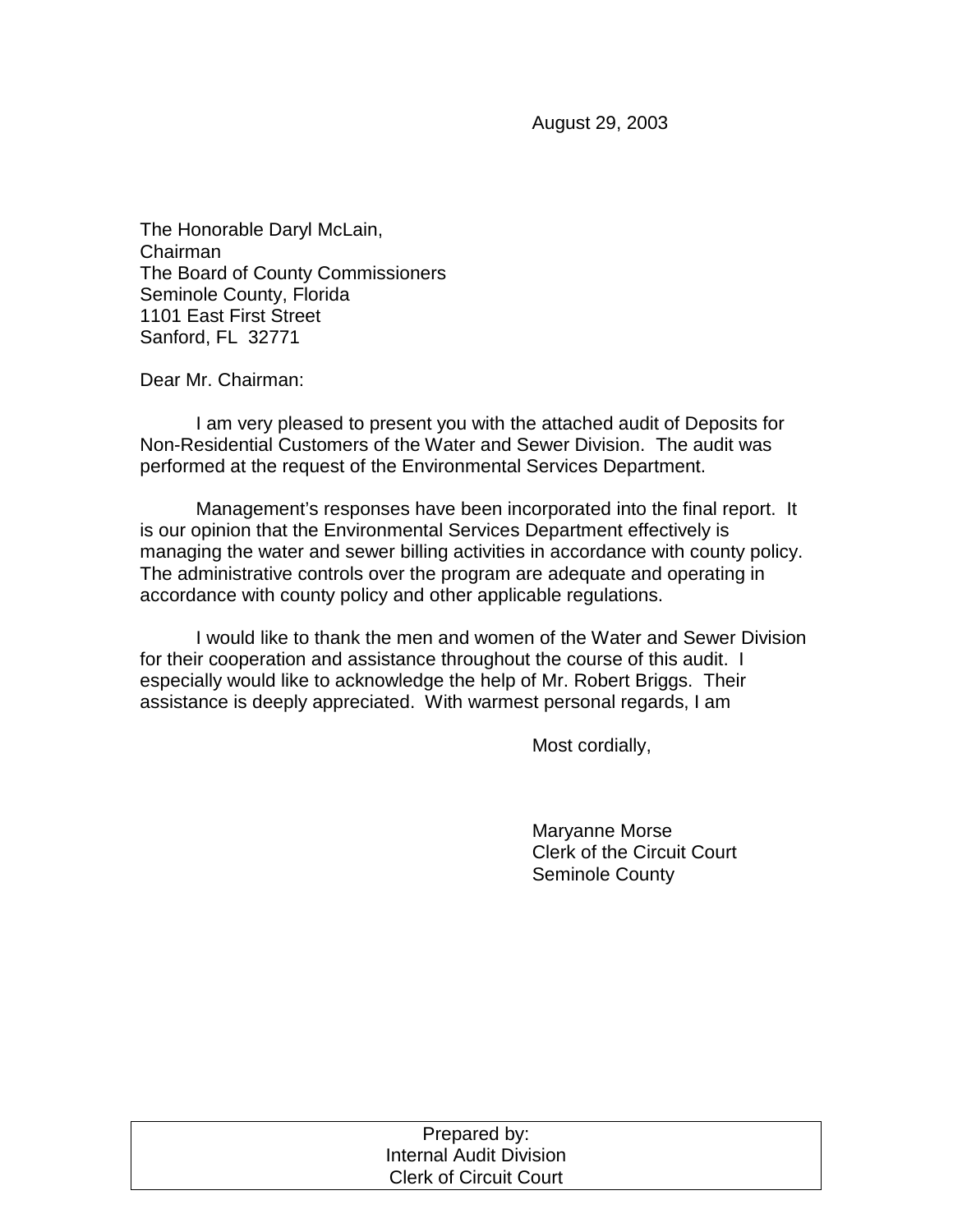## **DISTRIBUTION LIST**

BOARD OF COUNTY COMMISSIONERS Mr. Carlton Henley Mr. Daryl McLain Mr. Grant Maloy Mr. Randall Morris Mr. Dick Van Der Weide

## COUNTY MANAGER'S OFFICE Mr. J. Kevin Grace Mr. Robert Frank Ms. Sally Sherman

DEPARTMENT OF ENVIRONMENTAL SERVICES Mr. Robert Adolphe Mr. Robert Briggs

> DEPARTMENT OF COUNTY FINANCE Mr. Robert Wilson

BOARD OF COUNTY COMMISSION RECORDS Ms. Sandy McCann

| Prepared by:                   |  |
|--------------------------------|--|
| <b>Internal Audit Division</b> |  |
| <b>Clerk of Circuit Court</b>  |  |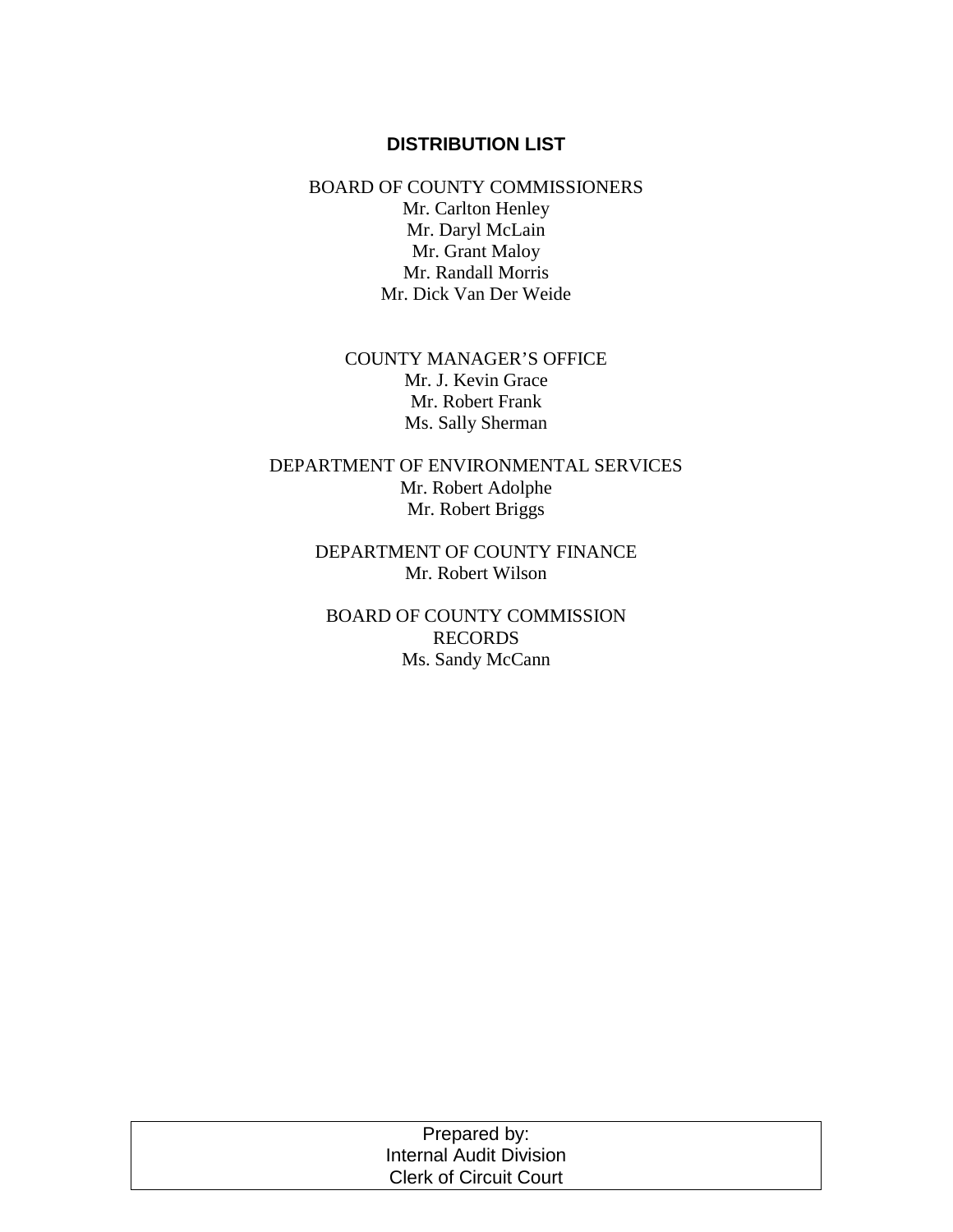# TABLE OF CONTENTS

# **Transmittal letter**

# **Introduction**

# **Findings and Recommendations**

| 1. The billing system is not in balance with the general ledger.                                     |
|------------------------------------------------------------------------------------------------------|
| 2. Some opportunity exists to enhance the internal control environment.                              |
| 3. A customer's deposit history is not always readily available for<br>management review.            |
| 4. Some customers might be due a refund of deposit in accordance with<br>Resolution No. 98-120.      |
| 5. Some contractors are undercharged for fire hydrant basic service                                  |
| 6. Procedures to complement the division's updated business policies<br>have not yet been published. |
|                                                                                                      |

| Prepared by:                  |  |
|-------------------------------|--|
| Internal Audit Division       |  |
| <b>Clerk of Circuit Court</b> |  |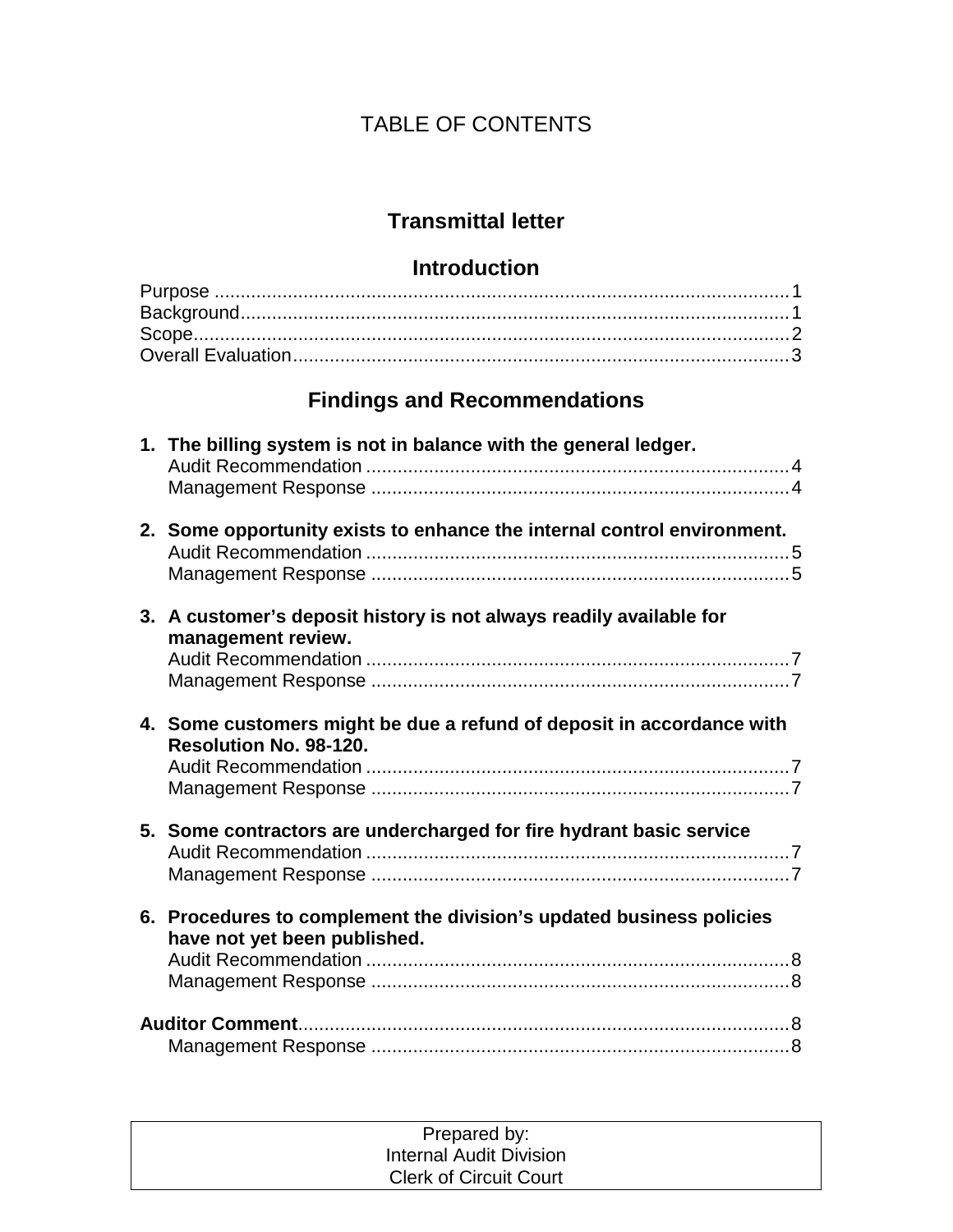# **Seminole County Department of Environmental Services Water and Sewer Billing Division**

# **SPECIAL REVIEW OF DEPOSITS FOR NON-RESIDENTIAL CUSTOMERS**

The Internal Audit Division of the Office of the Clerk of the Circuit Court has completed a special review of the administrative controls over the handling of non-residential customer deposits. Mr. Robert Briggs, finance manager for the Environmental Services Department requested the review.

# **PURPOSE**

The purpose of this special review was to determine if the administrative controls over non-residential customer deposits are adequate and exercised in compliance with Seminole County policies and procedures; and to ensure that deposits are applied to the proper account and the rates, fees, and other charges are in accordance with county policy.

# **BACKGROUND**

The Water and Sewer Division of the Environmental Services Department provides residential and commercial water and wastewater utility services to approximately 35,000 customers within unincorporated Seminole County. These services are provided through county-owned and operated water and sewer facilities and wholesale agreements with other utilities. Water and Sewer billing functions include directing, coordinating and performing county billing, collection, and accounting for the Water & Sewer and Solid Waste Enterprise Funds.

It is a common practice for apartment complexes to charge tenants for water and sewer; most use billing companies. This audit was initiated as a result of one billing company having its \$31,440.00 deposit with the county accidentally applied to another company's account. In this particular situation, the apartment complex was "transitioning" from one billing company to another. The deposit was posted to the old billing company's account. Although management is addressing this specific issue, it requested Internal Audit to evaluate the controls to ensure that there are no more mispostings.

The audit that follows was performed in two phases. The first phase was designed to ensure that all the fees, rates, and charges were made in

| Prepared by:                   |  |
|--------------------------------|--|
| <b>Internal Audit Division</b> |  |
| <b>Clerk of Circuit Court</b>  |  |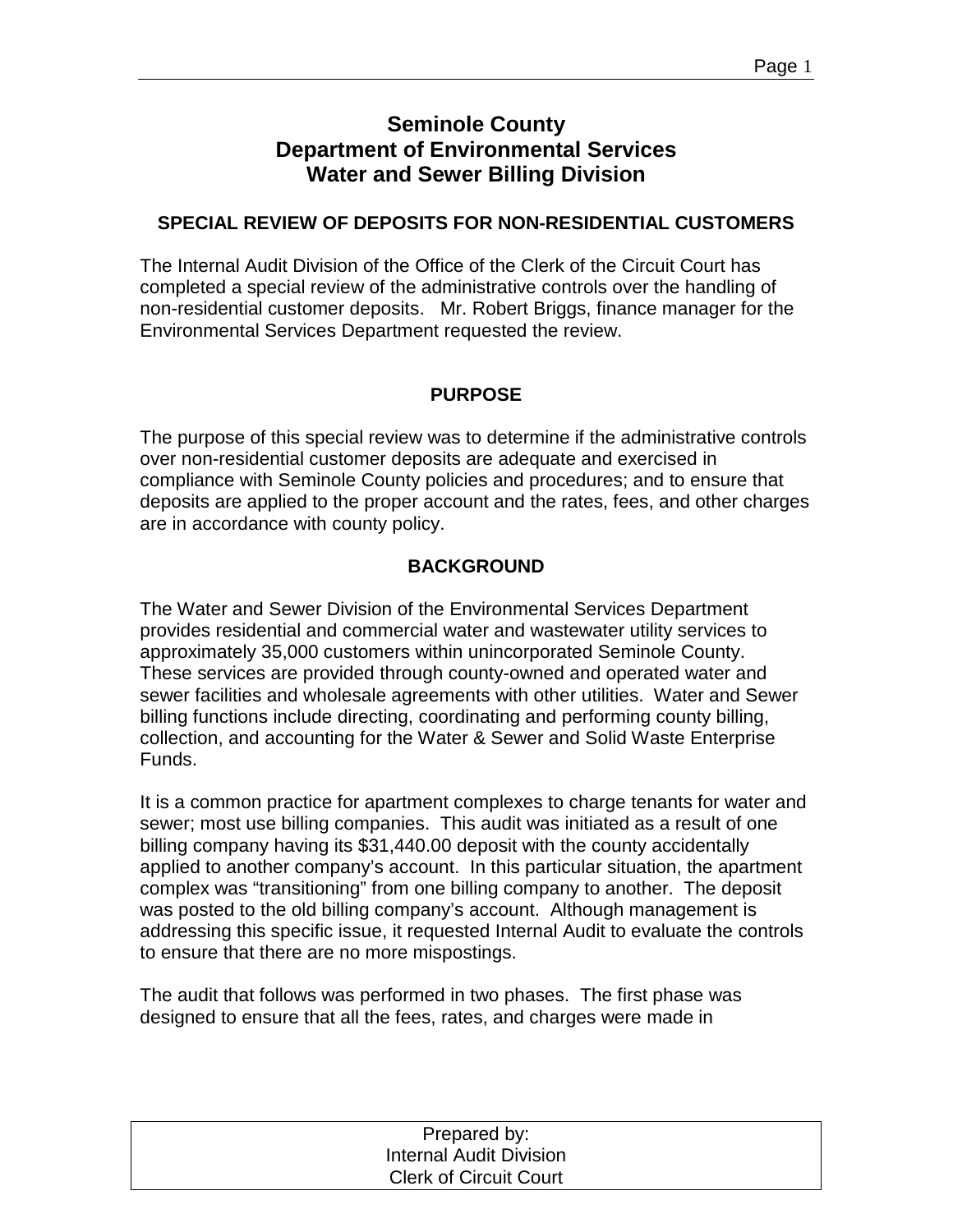accordance with applicable policies and procedures. The second phase specifically focused on the internal administrative controls over deposits for nonresidential customers. The report that follows summarizes the results of the review.

# **SCOPE OF WORK**

The audit was performed in two phases. The first phase included a review of billing and collection activities for the period January 2000 to January 2002. Annual billings for fiscal year 2000-2001 related to water and sewer services totaled approximately \$24 million. The second phase included a review of the internal administrative controls over the non-residential customer deposits for the period ending February 2003. Non-residential customer deposits held by the county for this period totaled \$264,108.00. All procedures, policies and laws affecting the internal controls over the water and sewer billing process including the deposit payments for all non-residential accounts were subject to review.

The audit included:

- Review of applicable policies, procedures, laws, and county ordinances;
- Review of utility agreements related to the sale of wholesale water, reclaimed water and sewer services;
- Review of non-residential customer deposits and refunds;
- Test for appropriate processing in accordance with management's procedures;
- Tests to verify that rates, fees, and charges were in compliance with the Board approved rate schedule;
- Interviews with county personnel; and,
- Any other procedures considered necessary under the circumstances.

The audit was performed by Gail Joubran and Bill Carroll.

| Prepared by:                   |  |
|--------------------------------|--|
| <b>Internal Audit Division</b> |  |
| <b>Clerk of Circuit Court</b>  |  |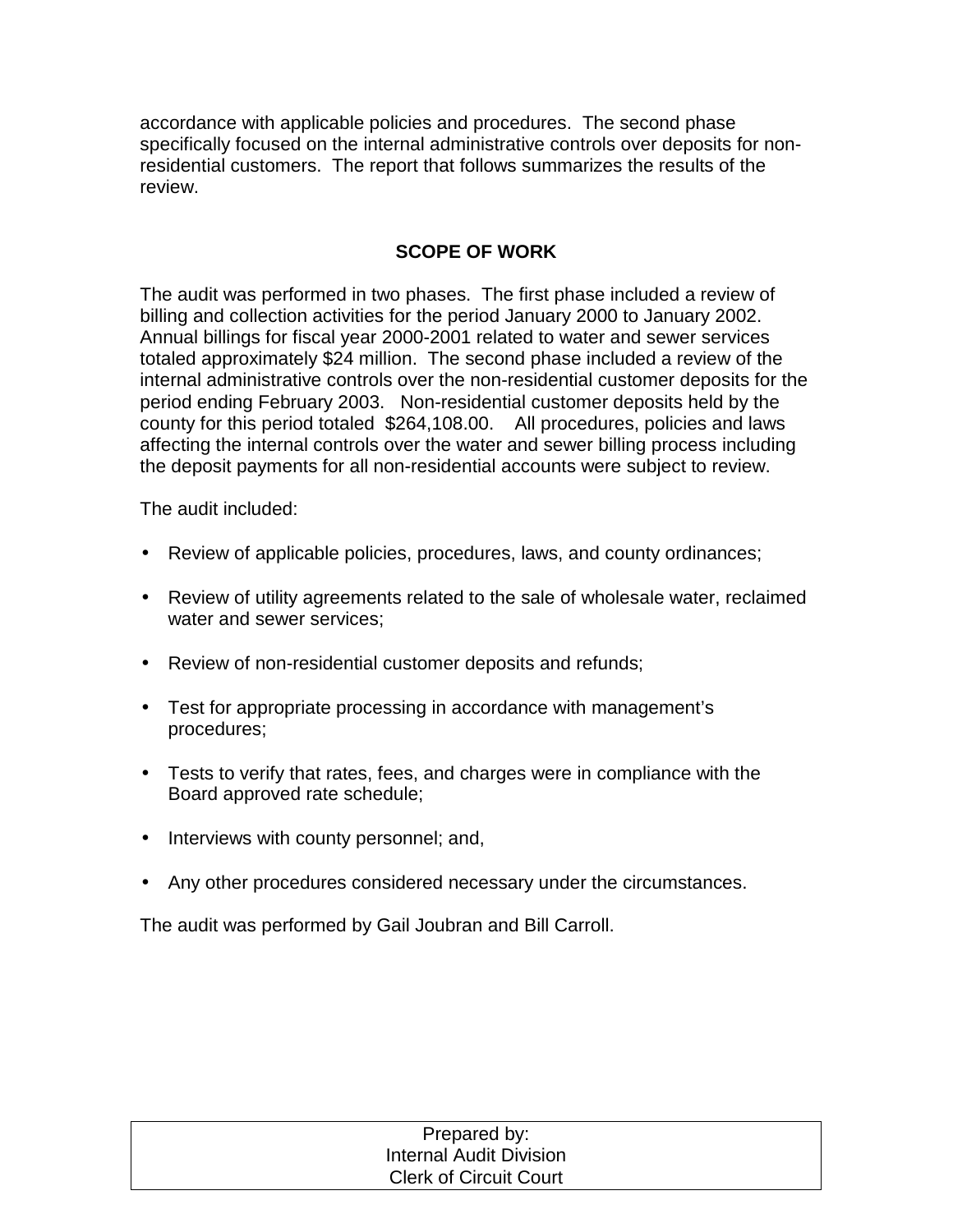# **OVERALL EVALUATION**

Water and Sewer is continuously striving to improve it business processes and demonstrates a commitment to service. The administrative controls over billing and collection process are adequate and operating in accordance with applicable laws and regulations. Rates, fees, and charges are in accordance with the approved rate schedule. There are, however, some opportunities to further strengthen the system of internal controls over non-residential customer deposits. Those opportunities are presented in this report.

# **FINDING NO. 1**

#### *The billing system is not in balance with the general ledger.*

During fiscal year 2001, the Water and Sewer Division sent to County Finance a request to adjust the general ledger's accounts receivable balance by approximately \$460,000.00; and it also requested a reduction of the water and sewer revenue account by approximately \$441,000.00. These adjustments were simply not supported with documentation.

We also noted the billing system is not in balance with the general ledger for the months of January, February, and March of 2003. For January 2003, the billing system reported an account receivable (AR) balance of \$2,184,925.23 while the general ledger's AR was stated at \$2,008,859.17; a \$176,066.06 variance. The February 2003 billing system AR balance was \$2,341,211.44 and the general ledger AR was \$2,009,017.10; a variance of \$332,194.34. In March 2003, the billing system AR was \$2,191,782.29 and the general ledger AR was \$1,977,072.75; a variance of \$214,709.54.

By not reconciling the billing system records with the general ledger, there is no assurance that the county financial records are accurately stated.

#### **Recommendation**

Establish a procedure to reconcile the general ledger's accounts receivable account to the subsidiary billing system.

#### **Management Response**

The Department concurs partially with this finding. While the Utility has complete confidence the utility billing system (System) in fact bills at a 100% accuracy level consistent with the rates and charges established by the Board of County Commissioners (BCC), there remain issues with gaining a full understanding of the System's reporting capabilities. The utility has over the past fifteen years, the utility has balanced accounts receivable transactions to the general ledger (GL) maintained by County Finance.

| Prepared by:                   |  |
|--------------------------------|--|
| <b>Internal Audit Division</b> |  |
| <b>Clerk of Circuit Court</b>  |  |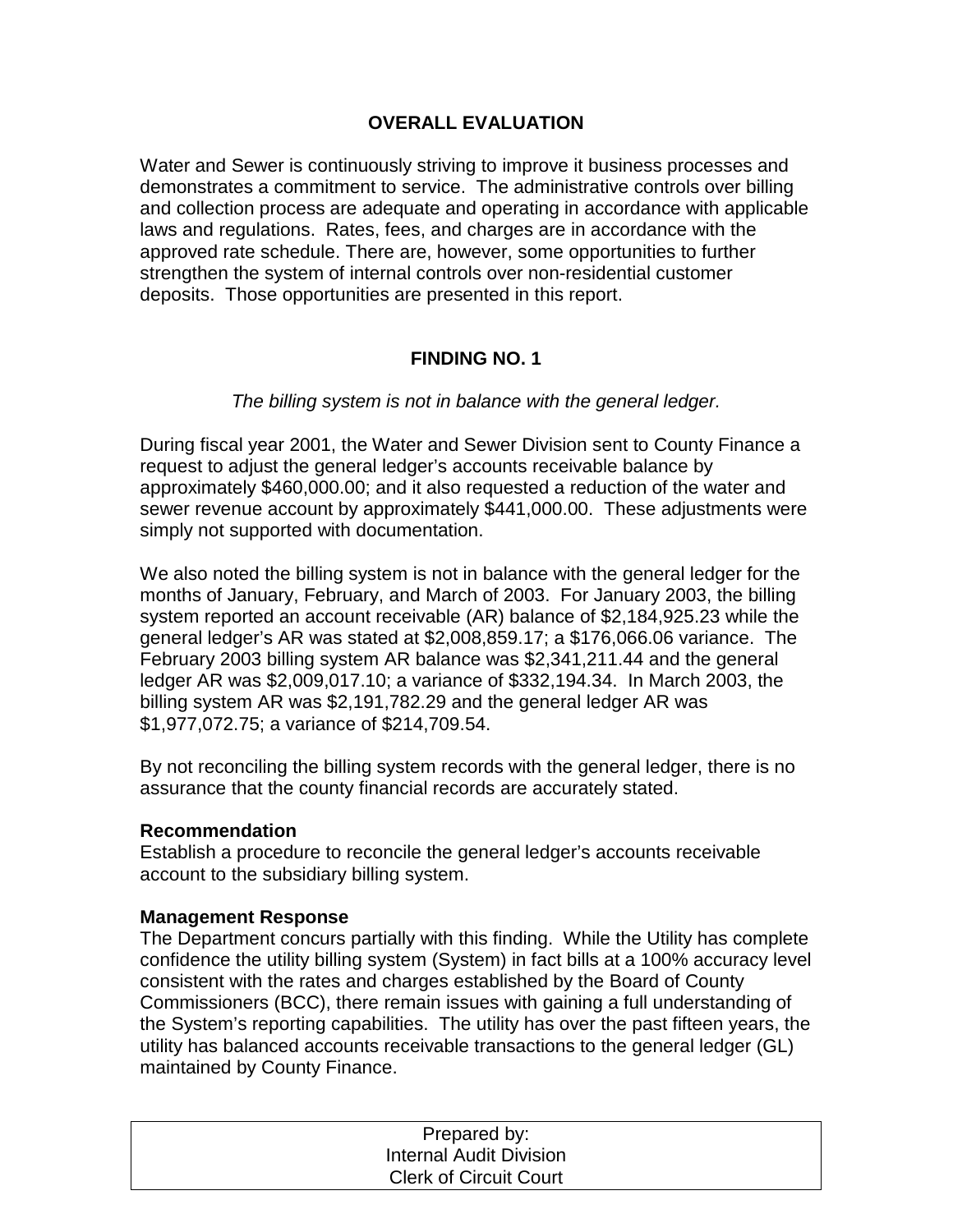With the implementation of the new System, we face some unique challenges in understanding thoroughly this reporting process and related reconciliations. A completely revised procedure to reconciling the System to the GL and has been initiated and has been found successful in bridging the previous reporting gap. Summaries of the most recent reconciliations are attached for your review and concurrence. In summary, while some intermediate reporting and reconciliation issues existed efforts are completed with the implementation of a more thorough reconciliation of the System to the GL.

### **Internal Audit Comment**

On August 5, 2003, the Water and Sewer Division furnished Internal Audit copies of its reconciliation of the System to the GL for the periods October 31, 2002 to June 2003. We commend the division for its proactive accomplishment.

# **FINDING NO. 2**

*Some opportunity exists to enhance the internal control environment.* 

Resolution No. 98-120 (a) states:

#### **"an applicant shall pay an initial deposit prior to the initiation of water services or wastewater service for each equivalent residential unit to be serviced."**

In August 2002, one third party billing company (Conam Corporation) had its \$31,440.00 deposit with the county accidentally applied to another company's (Kimmins Corporation) account. As a result, when Kimmins closed out its account, it received a credit for \$31,440.00, the amount of the misposting.

Both of these companies had contracts with Sunshadow Apartments in Casselberry to bill its tenants for water and sewer charges. At the time of the misposting, the complex was transitioning from Kimmins to Conam. County management has requested Kimmins to repay the money sent to it in error.

To ensure that there are no more instances of misposting of payments, Water and Sewer requested that internal audit evaluate the controls over the deposits of non-residential customer payments. Although we believe that the internal controls are adequate, there are some opportunities to enhance the internal control environment. By strengthening the controls, assurance is provided that each customer's account is accurate.

| Prepared by:                  |  |
|-------------------------------|--|
| Internal Audit Division       |  |
| <b>Clerk of Circuit Court</b> |  |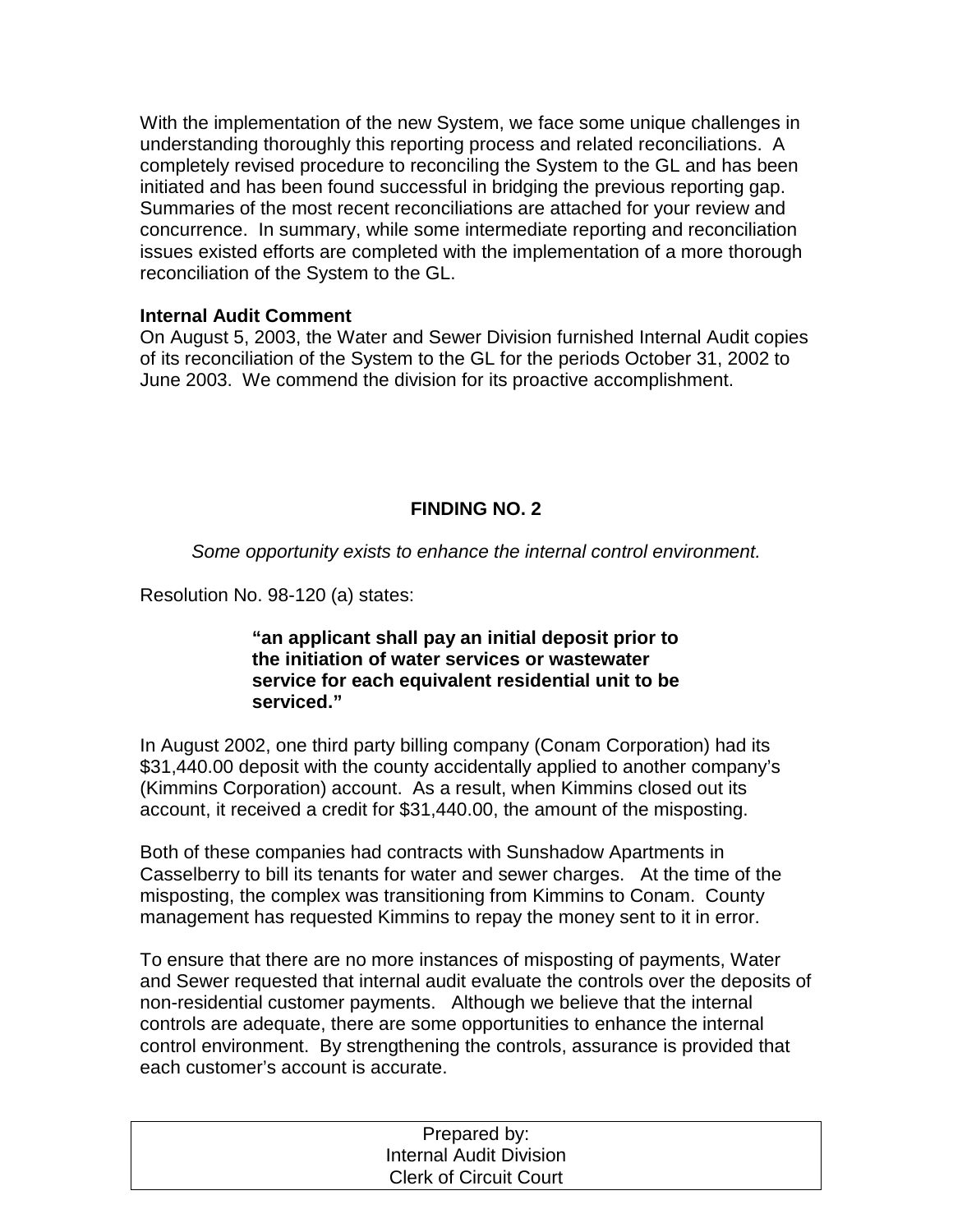# **Recommendation**

- 1. Add customer account numbers to applications for new service;
- 2. Require each check received for deposit have a unique company account number on the check and match to the account number assigned on the application;
- 3. Add a check off sheet to the application and require a self-evaluation procedure to ensure that the data was entered correctly;
- 4. Issue desk instructions for each desk and provide training; and,
- 5. Request the information services department to run a monthly report of all new deposits for the clerks to validate that deposits were recorded appropriately.

# **Management Response**

The Department concurs with this finding and has or will implement all recommendations. Efforts to revise the application process and forms for utility service have been made. Procedures will be revised or drafted initially reflecting these processes and documents to be used.

# **FINDING NO. 3**

# *A customer's deposit history is not always readily available for management review.*

During Fiscal Year 1999, the county purchased a billing system from HTE Inc. This new system was purchased, in part, to ensure that the county was Y2K compliant.

The billing system has many features, which include a payment history screen (which shows the initial deposit), all monthly billings, and all payments applied to the account. The system tracks delinquent payments and automatically refunds deposits in accordance with county policy.

However once a deposit is refunded, a record of the initial deposit is no longer visible on the payment history screen. The record simply disappears. Also, when a refund is made, the system shows a cumulative refund amount in lieu of the component parts (deposits for water, sewer or irrigation).

Having a complete audit trail ensures that management and billing analysts refund the customer his initial deposit, not any more or less. Water and Sewer has made plans to discuss this issue with Information Services and obtain an estimate on how much it would cost to enhance the program.

| Prepared by:                  |  |
|-------------------------------|--|
| Internal Audit Division       |  |
| <b>Clerk of Circuit Court</b> |  |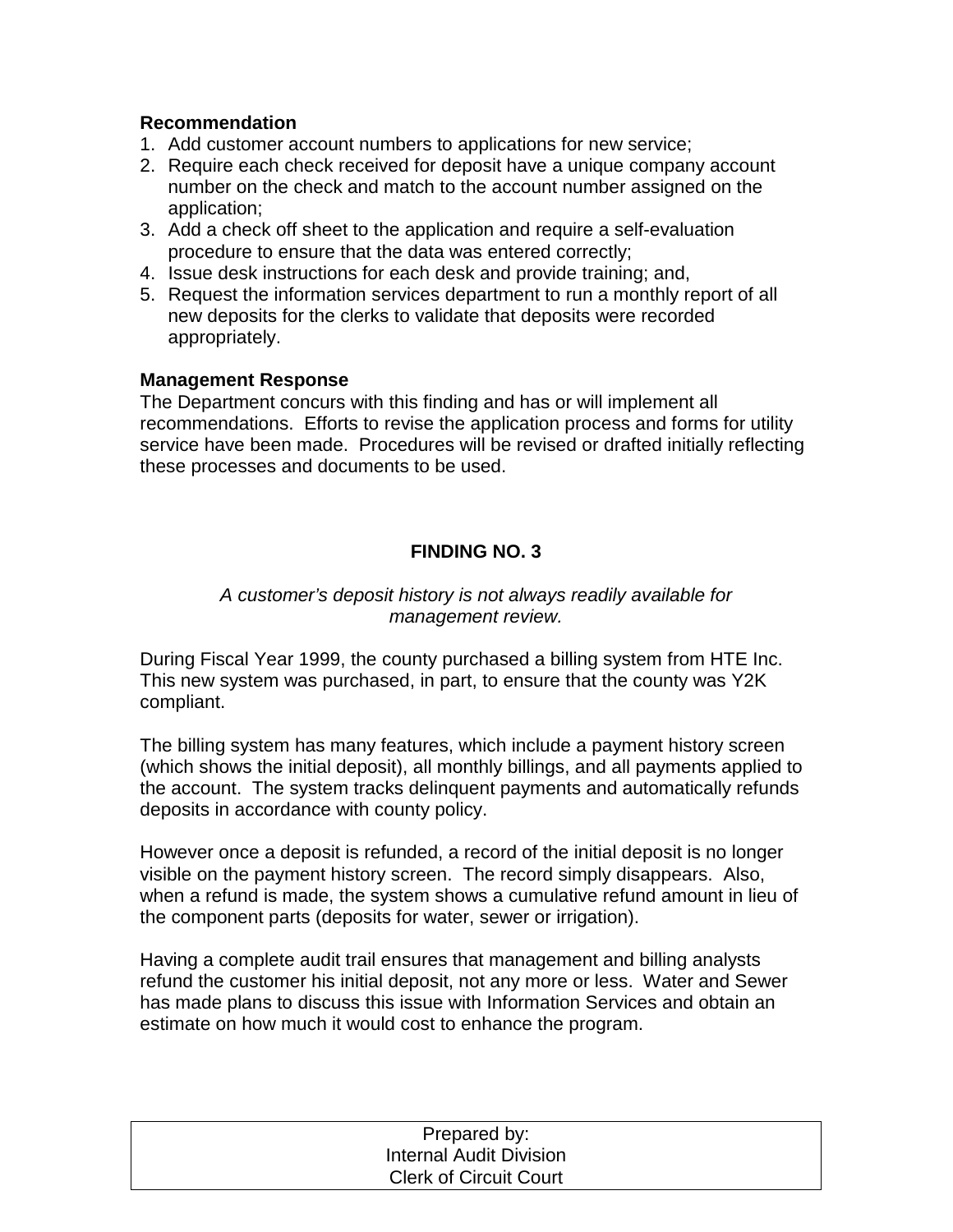#### **Recommendation**

Enhance the program with the desired audit trail.

#### **Management Response**

The Department concurs with the importance of this finding. The System does maintain a complete deposit history. Utility billing staff and the Customer Accounting Supervisor (CAS) are now aware of how to access and review this information.

## **FINDING NO. 4**

*Some customers might be due a refund of deposit in accordance with Resolution No. 98-120.* 

Resolution No. 98-120 Section 8c states:

**"…. customers** *with good payment history accounts for the previous twelve (12) month period shall be entitled to a refund of deposits." For purposes of this section, a "good payment history shall be defined as an account with no i) disconnections for non-payment; ii) non sufficient funds checks charged to the account; or iii) delinquent payment notices."* 

Using these criteria, we identified 29 accounts that are either due a refund or require some action by the county. Internal Audit has provided a listing to the Water and Sewer billing manager for action. The total number of non-residential customers is approximately 2,800.

#### **Recommendation**

Proceed with plans to provide refunds to those customers who are entitled to them. Also, request a report from Information Services on an annual basis to check to see if others are due refunds in accordance with policy.

#### **Management Response**

The Department concurs with this finding and the recommended actions have been completed. The accounts identified through the audit process have been reviewed and appropriate deposits refunded in accordance with Resolution 98R-120.

| Prepared by:                   |  |
|--------------------------------|--|
| <b>Internal Audit Division</b> |  |
| <b>Clerk of Circuit Court</b>  |  |
|                                |  |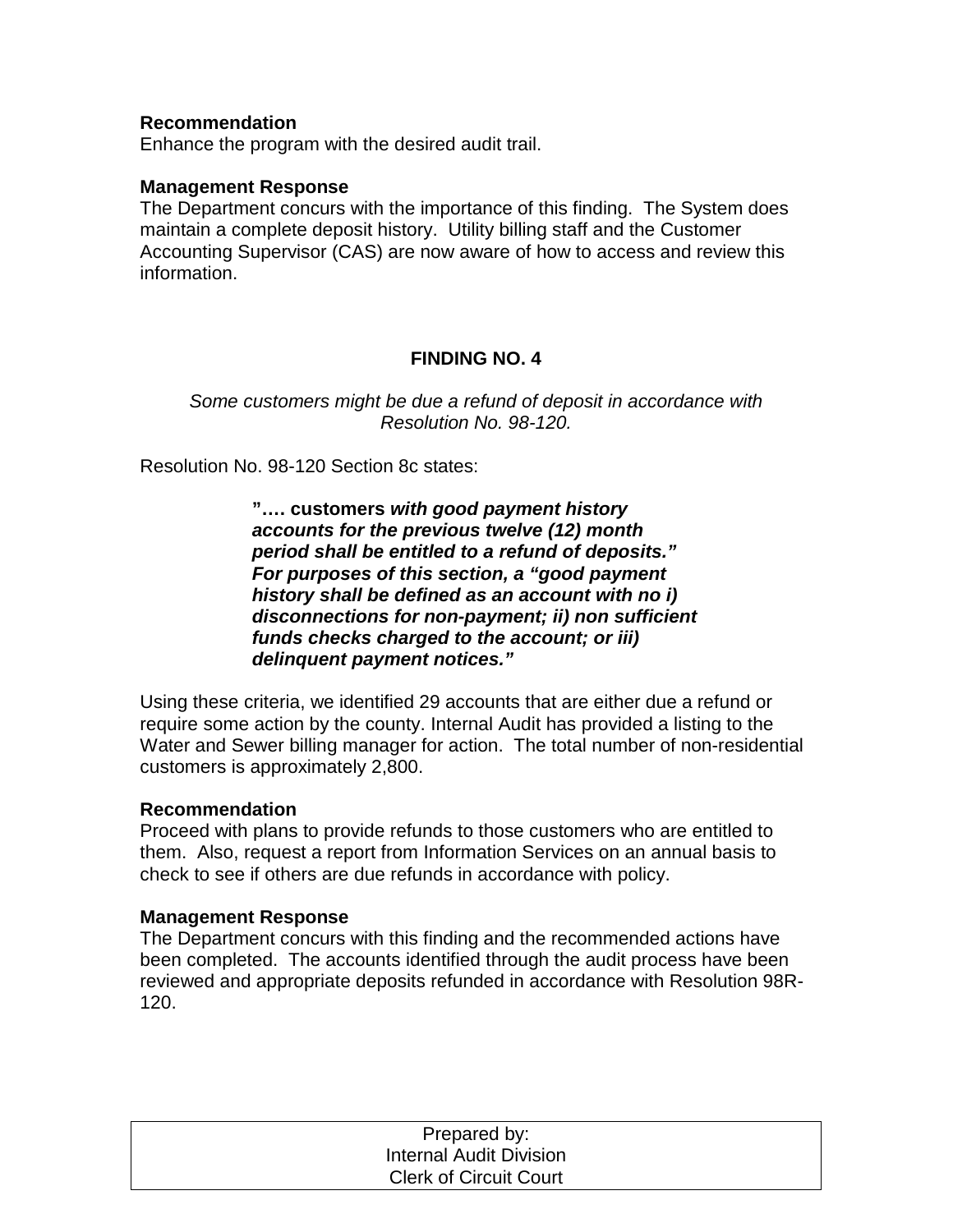# **FINDING NO. 5**

## *Some contractors are undercharged for fire hydrant basic service.*

Pursuant to Resolution No. 98-120, Exhibit B, Schedule of Water Service Charges, the Fire Hydrant basic service charge is \$52.80 per month. Internal Audit reviewed monthly hydrant consumption usage calculations for the period January 2000 through February 2002 and found that seven construction contractors reviewed were billed at \$26.00 in lieu of the \$56.00 rate set by the Board of County Commissioners in Resolution No. 98-120. Environmental Services could offer no explanation as to why the billing system is charging this rate. For the period under review, these seven customers were undercharged by \$670.

#### **Recommendation**

Submit a request to Seminole County's Information Technologies Department to review the rate structure that is set up in the billing system to ensure compliance with Resolution No. 98-120.

#### **Management Response**

The Department concurs with this finding. The CAS will be contacting the Information Technologies Department regarding proper billing figures of the System.

# **FINDING NO. 6**

## *Procedures to complement the division's updated business policies have not yet been published.*

The county has not published a comprehensive manual that defines the county's policies and procedures for the Water and Sewer Billing Division. The team leader of this department has started the process by drafting written procedures for his department. These procedures, as well as related procedures, should be included as part of a formalized procedure manual.

Written policies, procedures, and instructions prevent misunderstandings, omissions and/or overlapping of important functions, and other situations, which might result in, weakened internal controls. They also can provide a standard for performance and are useful in training new employees.

| Prepared by:                  |  |
|-------------------------------|--|
| Internal Audit Division       |  |
| <b>Clerk of Circuit Court</b> |  |